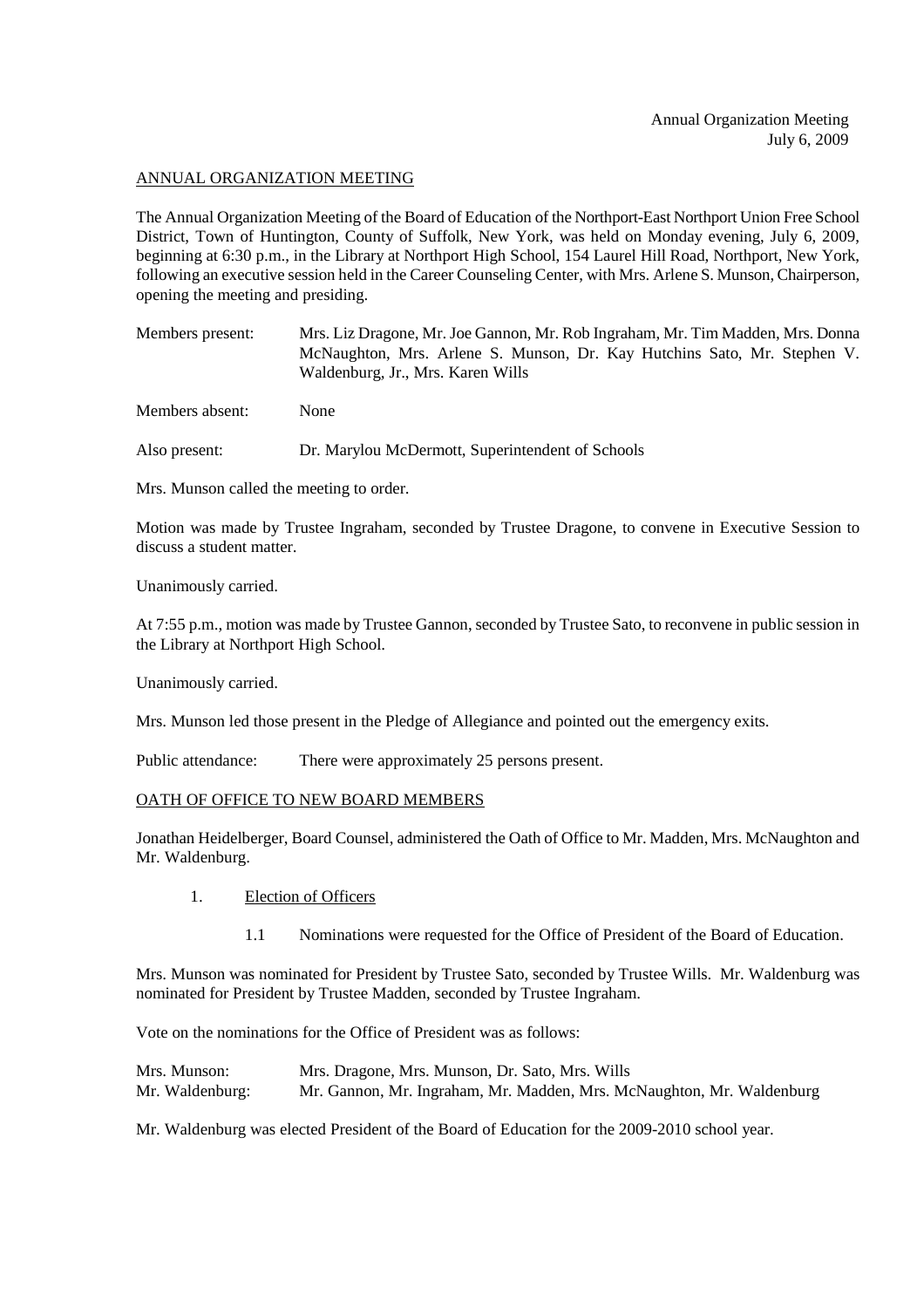1.2 Nominations were requested for the Office of Vice President of the Board of Education.

Mrs. Munson was nominated for Vice President by Trustee Gannon, seconded by Trustee Sato.

There were no other nominations.

Mrs. Munson was unanimously elected Vice President of the Board of Education for the 2009-2010 school year.

Motion was made by Trustee Ingraham, seconded by Trustee Sato, approving items 2.1 through 2.11 for the 2009-2010 school year, with the exception of severed item 2.3:

- 2. Appointments
	- 2.1 Beth Nystrom as District Clerk and Donna Quinlivan as Acting District Clerk.
	- 2.2 Marybeth Morea as District Treasurer and Peter Polito as Deputy District

Treasurer.

- 2.3 Ingerman Smith, L.L.P., as Board Attorney and Negotiating Attorney. severed.
- 2.4 Christine Helbock as Claims Auditor.

2.5 Susan Shutowich as Purchasing Agent and Kathleen Molander authorized to act as Purchasing Agent in her absence.

2.6 Impartial Hearing Officers:

2.6.1 Appointing Laure C. Nolan, Michael Ahearn and Michael Krauthamer as Impartial Hearing Officers to conduct Hearings pursuant to Section 75 of Civil Service Law.

2.6.2 Appointing Vanessa Sheehan, Lawrence Spirn and Jennifer Spirn as Impartial Hearing Officers to conduct hearings pursuant to Section 504 of the Rehabilitation Act of 1973.

- 2.7 Compliance Officers
	- 2.7.1 Appointing John Lynch as Section 504 Compliance Officer.
	- 2.7.2 Appointing Dr. Terry Bouton as Title IX Compliance Officer.
- 2.8 Appointing the following firms as brokers of record:
	- . Sammis, Smith and Brush, 125 Froehlich Farm Blvd., Woodbury, NY 11797
	- . N.Y.Schools Ins. Reciprocal, 333 Earle Ovington Blvd., Uniondale, NY 11553
	- . GCG Risk Management, Inc., 11 Beach Street,  $8<sup>th</sup>$  Fl., New York, NY 10013
	- . Pupil Benefits Plan, Inc., 101 Dutch Meadows Lane, Glenville, NY 12302
	- . Fitzharris & Co., P.O. Box 9182, Farmingdale, NY 11735
	- . AON Consulting, 300 Jericho Quad., Suite 300, Jericho, NY 11753
	- . Kurz Planning, 233 Main St., Huntington, NY 11743
- 2.9 Appointing Bonding Counsel and Financial Advisory Services: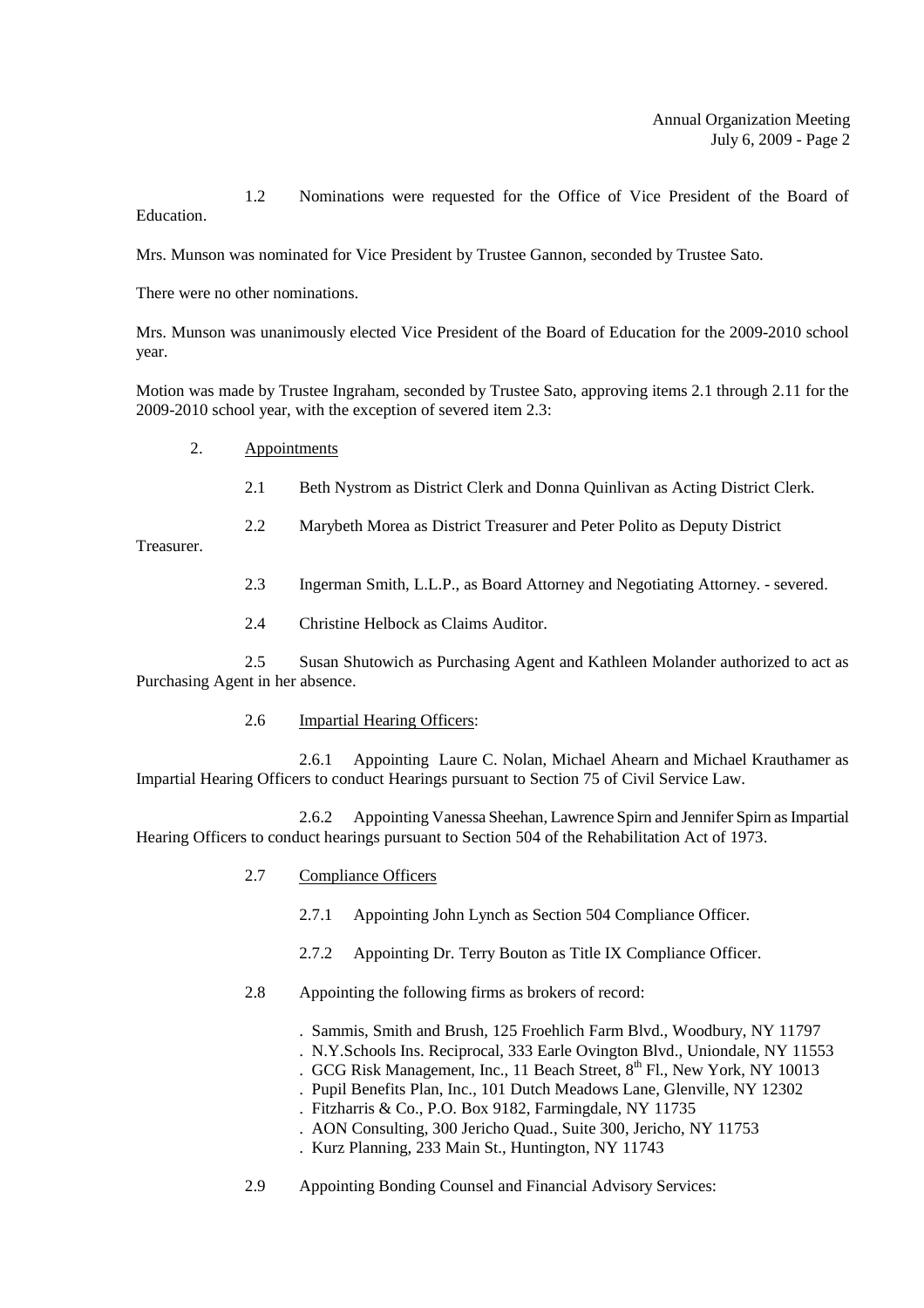2.9.1 Hawkins Delafield & Wood, LLP, One Chase Manhattan Plaza, NY, NY 10005, as Bonding Counsel

2.9.2 Munistat Services, Inc., 12 Roosevelt Ave., Pt. Jefferson Sta., NY 11776, for Financial Advisory Services

2.10 Appointing the firm of Coughlin, Foundotos, Cullen and Danowski, LLP as External Auditor for the 2009-2010 fiscal year.

2.11 Appointing the firm of Sheehan & Co. as Internal Auditor for the 2009-2010 fiscal

Vote on the motion to approve items 2.1 through 2.11, with the exception of severed item 2.3, was unanimously carried.

Motion was made by Trustee Ingraham, seconded by Trustee Sato, to approve item 2.3, appointment of the firm of Ingerman Smith, LLP as Board Attorney and Negotiating Attorney.

In response to a question on the appointment of the Board Attorney and Negotiating Attorney, several Board members stated that they have strong confidence in the firm of Ingerman Smith, LLP through the firm's tremendous depth of knowledge, understanding of case law, quality of guidance, direction and judgment, timely response of day to day issues and the fair and competitive fee arrangement. On occasion other firms have been utilized without the same degree of expertise and knowledge.

Vote on Trustee Ingraham's motion:

YES: Mrs. Dragone, Mr. Ingraham, Mr. Madden, Mrs. McNaughton, Mrs. Munson, Dr. Sato, Mr. Waldenburg, Mrs. Wills ABSTAIN: Mr. Gannon

Motion passed.

year.

## 3. Oath of Office to Officers of the Board

Jonathan Heidelberger, Board Counsel, administered the Oath of Office to newly elected President, Mr. Waldenburg, newly elected Vice President, Mrs. Munson, and newly appointed District Clerk, Beth Nystrom.

Motion was made by Trustee Dragone, seconded by Trustee Wills, to approve item 4:

4. Designation of Signatories for all School Warrants

Designate the Claims Auditor as the signator for all school warrants.

Unanimously carried.

Motion was made by Trustee Sato, seconded by Trustee Dragone, to approve items 5 through 25.

5. Designation of Depositories for All District Funds

Depositories of the Northport-East Northport Union Free School District, Town of Huntington, Suffolk County, New York were designated as follows: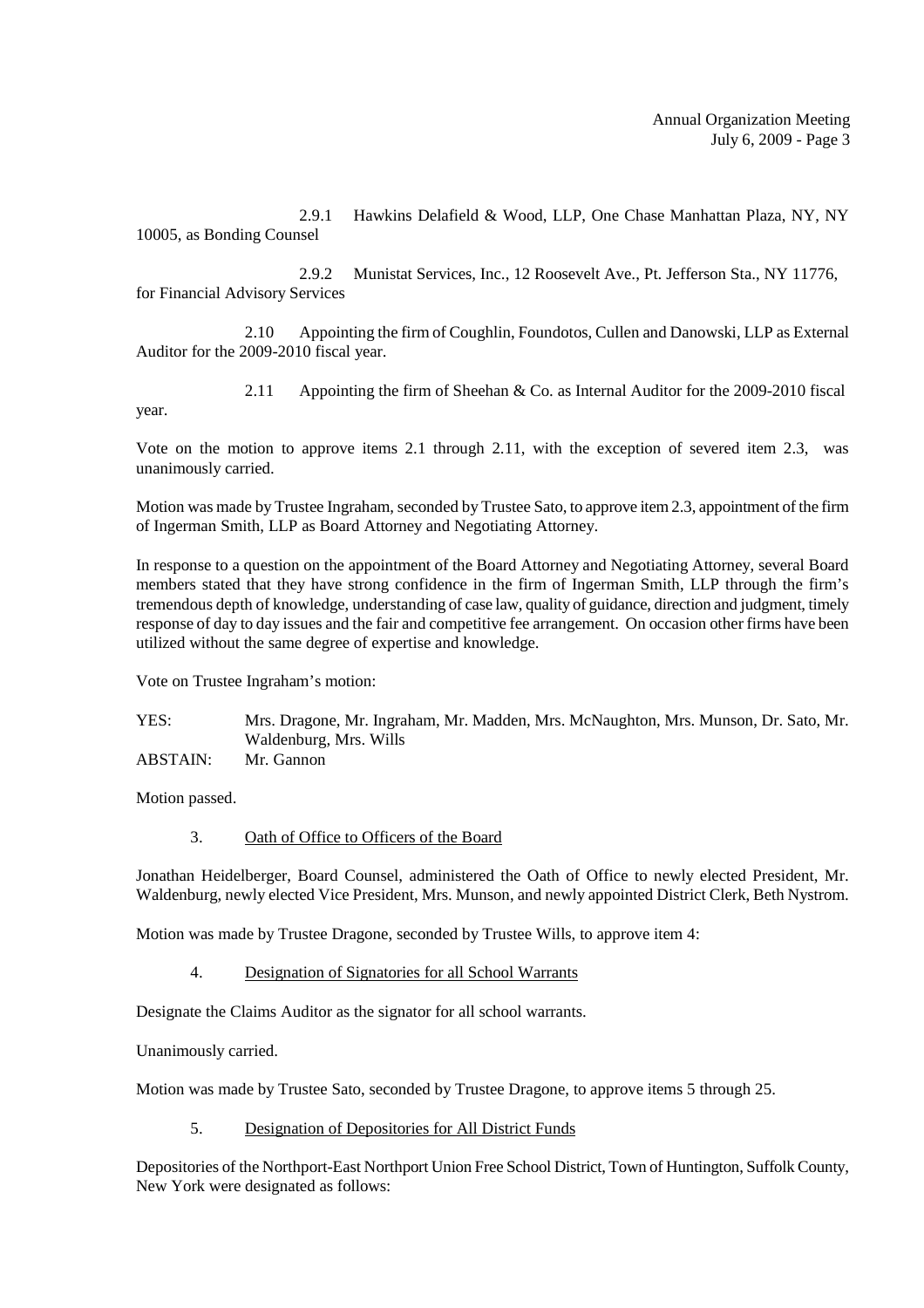- 5.1 JP Morgan Chase
- 5.2 Bank of America
- 5.3 Capital One Bank
- 5.4 State Bank of Long Island
- 5.5 TD Bank
- 5.6 Flushing Commercial Bank

#### 6. Designation of District Newspaper for Legal Advertising

Designating *The Record* as the official newspaper for district publications and legal notices for the 2009-2010 school year.

A suggestion was made to include the *Times of Northport* in the rotation for the official newspaper at the 2010 Annual Organization Meeting, providing the Board with rates and total circulation for each paper.

## 7. Board Meeting Schedule

The Calendar of 2009-2010 Board of Education Meetings was adopted by the Board at its May 11, 2009 meeting.

#### 8. Authorization to Publish the Annual Financial Report

Authorizing publication of the Annual Financial Report for the 2008-2009 school year in the official newspaper.

## 9. Bond for District Treasurer and Deputy District Treasurer

Authorizing Public Employee Dishonesty insurance in the amount of \$5,000,000 per-loss to include positions of District Treasurer and Deputy District Treasurer for the period July 1, 2009 to June 30, 2010.

## 10. Authorization to Reimburse Expenses

Authorizing the Superintendent to approve expenses for staff attendance at conferences, and also for all authorized automobile travel within the District and outside of the District.

## 11. Authorization to Certify Payrolls

Authorizing the Chief School Officer or her designee to certify payrolls each month (Ed. Law 1720, Sec. 2523; Commissioner's Regulation 170.2.)

## 12. Authorization to Make Transfers

Authorizing the Superintendent of Schools or her designee, in accordance with the regulations of the Commissioner of Education, to make budget transfers between salary codes up to \$25,000, with all transfers in excess of \$25,000 requiring Board of Education approval, and, transfers between all other codes up to \$10,000 with all transfers in excess of \$10,000 requiring Board of Education approval.

## 13. Adoption of List of Religious Holidays

Adopting the attached list of religious holidays for State Aid computation purposes.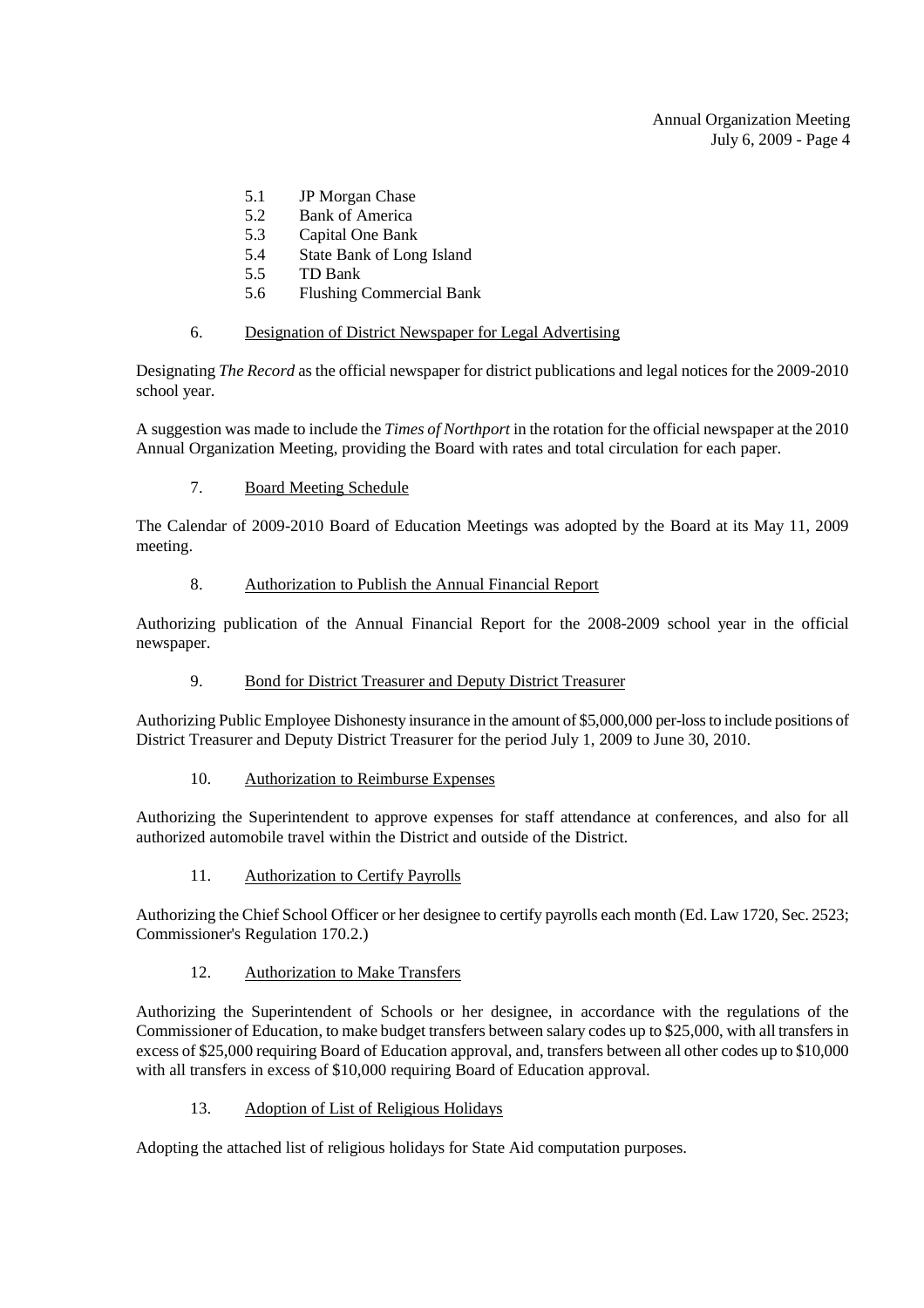#### Annual Organization Meeting July 6, 2009 - Page 5

#### 14. Authorization to Establish Petty Cash Funds

Approving Petty Cash Funds in the amount of \$100 each with the following persons designated to administer these funds for the 2009-2010 school year:

| Ms. Barbara Falotico, Principal | Bellerose Avenue School            |
|---------------------------------|------------------------------------|
| Ms. Joan Baltman, Principal     | Fifth Avenue School                |
| Ms. Anne Whooley, Principal     | Dickinson Avenue School            |
| Mr. Michael Genovese. Principal | Norwood Avenue School              |
| Ms. Sabina Larkin, Principal    | Ocean Avenue School                |
| Mr. Jeffrey Haubrich, Principal | Pulaski Road School                |
| Ms. Joanne Kroon, Principal     | East Northport Middle School       |
| Mr. Timothy Hoss, Principal     | Northport Middle School            |
| Ms. Irene McLaughlin, Principal | Northport High School              |
| Ms. Beth Nystrom                | District Clerk, Board of Education |

15. Signatories for Federal Projects

Appointing for the 2009-2010 school year, Dr. Marylou McDermott, Superintendent of Schools, as the authorized representative and official of Northport-East Northport Union Free School District, to submit applications and make claims for Federal Funds under all applicable Federal laws as may be required, with the Assistant Superintendent for Instruction and Administration, as alternate.

16. Designation of Signator for Tax Anticipation Notes

The Board President was designated as the signator for the single manual signature required on Tax Anticipation Notes or, as designated by the President, the Vice President, or the District Clerk.

17. Appointment of School Physicians

Doctors of North Suffolk Medical Associates was appointed by the Board of Education as the School Physician for 2009-2010 and the Board President was authorized to execute a contract to this effect.

18. Attendance Officer

Appointing Kevin McLaughlin as the District's Attendance Officer.

19. Athletic Trainer

Appointing Shawn Scattergood as the District's Athletic Trainer.

20. Records Access Officer

Beth Nystrom was appointed as the Records Access Officer.

21. Records Management Officer

Robert Lorenz was appointed as the Records Management Officer.

22. Asbestos Designee

Anthony Resca was appointed as the Asbestos Designee.